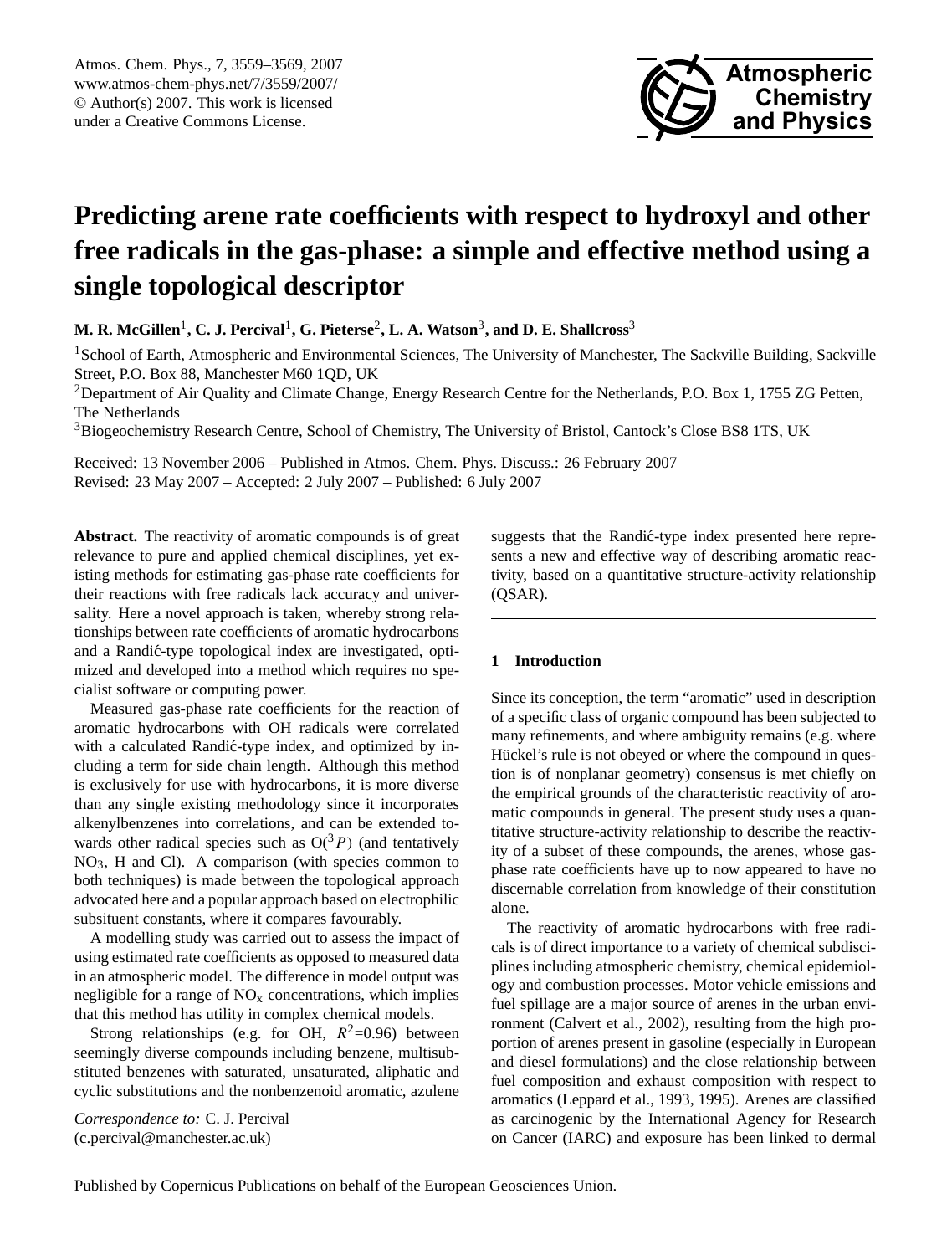

**Fig. 1.** Structural graph of indene.

*Figure 2.*  absorption and subsequent biotransformation into harmful humans (Mikkelsen, 1997) and laboratory rats (Gralewicz<br>and Wiaderna 2001) metabolites (Pellack-Walker and Blumer, 1986); leukaemia (Carletti and Romano, 2002), cytogenetic damage (Celik et al., 2003) and persisting neurobehavioural disturbances in and Wiaderna, 2001).

branching ratio between radical addition and tion reactions) of aromatic hydrocarbons. et al., 1997), it is highly pertinent to investigate factors af--10 their primacy as tropospheric ozone precursors (Derwent et et al., 1997), it is highly pertinent to investigate factors af-<br>fecting the atmospheric lifetime (e.g. their reactivity towards<br>free radicals) and the valatility of ovidation reachests (e.g. the Aromatic hydrocarbons are common trace components of the urban atmosphere, and given their associated health risk, al., 1996) and the contributions of their oxidation products towards secondary organic aerosol (SOA) formation (Odum free radicals) and the volatility of oxidation products (e.g. the branching ratio between radical addition and radical abstrac-

Fraction of arenes with OH and  $O(^3P)$  radicals and  $R = (4 \times 10^8)$ The present study describes an accurate and accessible method by which unknown rate coefficients can be estimated provisional estimation methods for certain arene species with H and Cl (where data are sparse).

#### **2 Methodology**

present method is an extension of that used to calculate the ency value that is assigned is therefore unimportant, since<br>any error associated with carbon valence is systematic and is ring, the alternating single and double bond arrangement of Free brand met for proposed in the control of a set of a set of responsible the value of r Ath any of r Ath and the control of  $\mathbf{A}$ Methods for calculating the Randić index for saturated and unsaturated hydrocarbons are described elsewhere in the literature (Randić, 1975; McGillen et al., 2006a, b). The Randić index for unsaturated hydrocarbons (McGillen et al., 2006b), whereby a Kekulé structure is assumed for a phenyl group. Although not a true representation of the benzene the Kekule structure assigns the same hydrogen-suppressed ´ valency to each carbon atom of the aromatic ring and the valency value that is assigned is therefore unimportant, since of no concern to a correlation study such as this.

Table 1. Examples of bicyclic and monocyclic arenes belonging to  $\Sigma x_{0-2}^{\circ}$ .



The Randić index  $(R)$  is calculated using Eq. (1)

$$
R = \Sigma (mn)^{-0.5} \tag{1}
$$

where  $m$  and  $n$  are valencies of adjacent vertices joined by an edge. The following is a worked example for the structural graph of indene, (see Fig. 1).

The valencies are 4 for vertices 1 and 5, 2 for vertex 4 and 3 for vertices 2, 3, 6, 7, 8 and 9. Using Eq.  $(1)$ , R is calculated:

$$
R = (4 \times 3)^{-0.5} + (3 \times 3)^{-0.5} + (3 \times 3)^{-0.5}
$$
  
\n
$$
+ (3 \times 2)^{-0.5} + (2 \times 4)^{-0.5} + (4 \times 4)^{-0.5}
$$
  
\n
$$
+ (4 \times 4)^{-0.5} + (4 \times 3)^{-0.5} + (3 \times 3)^{-0.5}
$$
  
\n
$$
+ (3 \times 3)^{-0.5} + (3 \times 3)^{-0.5} + (3 \times 3)^{-0.5}
$$
  
\n
$$
+ (3 \times 3)^{-0.5} + (3 \times 3)^{-0.5} + (3 \times 3)^{-0.5}
$$
  
\n
$$
+ (3 \times 3)^{-0.5} + (3 \times 4)^{-0.5}
$$
  
\n
$$
+ (3 \times 3)^{-0.5} + (3 \times 4)^{-0.5}
$$
  
\n
$$
+ (3 \times 3)^{-0.5} + (3 \times 4)^{-0.5}
$$

Where  $m$  and  $n$  correspond to vertices 1 and 2, 2 and 3, 2 and 3, 3 and 4, 4 and 5, 5 and 1, 5 and 1, 5 and 6, 6 and 7, 6 and 7, 7 and 8, 8 and 9, 8 and 9 and 9 and 1 respectively, giving the result 4.46.

One drawback of using the Kekulé structure in this approach is that certain arenes (notably those containing an *ortho*-substitution) will generate a slightly different index (typically  $\pm 0.01$ ) depending on which of the two resonance structures is used in calculation of the index. Although such a minor difference is considered inconsequential for predictive purposes, for thoroughness these two values have been averaged in this study.

Similar to a phenomenon observed previously for alkenes (McGillen et al., 2006b), species plot on separate trendlines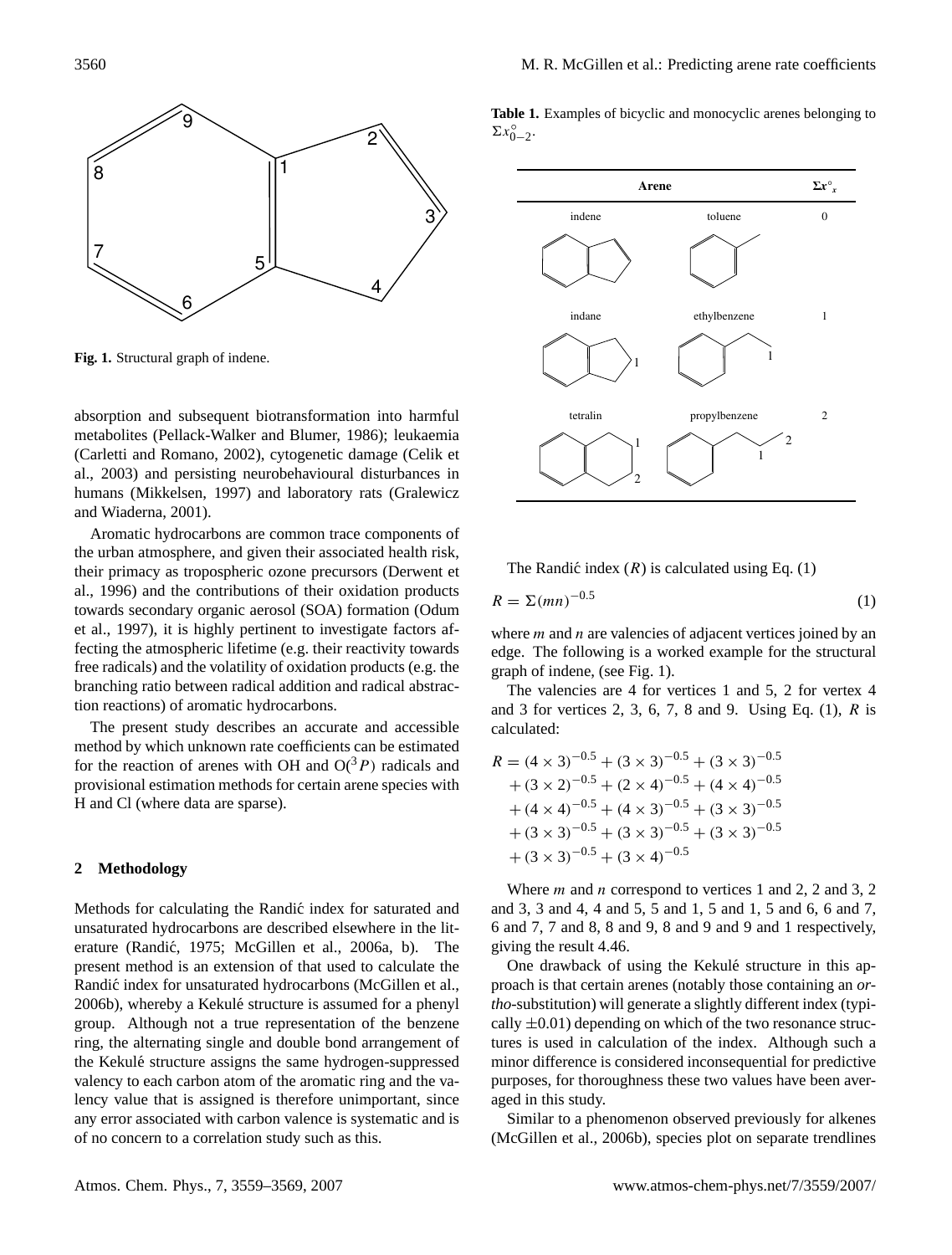**Table 2.** Measured arene + radical room temperature rate coefficients used in this study, alongside Randic-type index and  $\Sigma x_x^{\circ}$  subgroup for each respective arene.

| arene                        | $k_{\text{OH}}$             | $k_{\text{O}(3P)}$          | $k_{\text{NO}_3}$           | $k_{\rm H}$                 | $k_{\text{Cl}}$             | $\boldsymbol{R}$ | $\Sigma x_x^{\circ}$ |
|------------------------------|-----------------------------|-----------------------------|-----------------------------|-----------------------------|-----------------------------|------------------|----------------------|
| benzene                      | $1.25 \times 10^{-12}$ (a.) | $3.16 \times 10^{-14}$ (l.) |                             | $5.65 \times 10^{-14}$ (t.) | $1.30\times10^{-15}$ (v.)   | 3.000            | $\Omega$             |
| toluene                      | $5.70 \times 10^{-12}$ (b.) | $7.63\times10^{-14}$ (l.)   | $7.00\times10^{-17}$ (q.)   | $1.35 \times 10^{-13}$ (t.) | $5.91 \times 10^{-11}$ (v.) | 3.366            | $\Omega$             |
| $p$ -xylene                  | $1.30\times10^{-11}$ (c.)   | $2.15 \times 10^{-13}$ (l.) | $4.97 \times 10^{-16}$ (r.) | $5.80\times10^{-13}$ (u.)   | $1.50\times10^{-10}$ (v.)   | 3.732            | $\Omega$             |
| $o$ -xylene                  | $1.14 \times 10^{-11}$ (a.) | $1.83 \times 10^{-13}$ (m.) | $4.13 \times 10^{-16}$ (r.) |                             | $1.50\times10^{-10}$ (v.)   | 3.741            | $\Omega$             |
| $m$ -xylene                  | $2.09 \times 10^{-11}$ (c.) | $3.98 \times 10^{-13}$ (m.) | $2.60\times10^{-16}$ (q.)   |                             | $1.40\times10^{-10}$ (v.)   | 3.732            | $\Omega$             |
| mesitylene                   | $5.75 \times 10^{-11}$ (c.) | $2.60 \times 10^{-12}$ (n.) | $8.76 \times 10^{-16}$ (r.) |                             |                             | 4.098            | $\Omega$             |
| hemimellitene                | $3.27 \times 10^{-11}$ (c.) | $1.13 \times 10^{-12}$ (n.) | $1.86 \times 10^{-15}$ (r.) |                             |                             | 4.116            | $\Omega$             |
| $\psi$ -cumene               | $3.25 \times 10^{-11}$ (c.) | $1.02\times10^{-12}$ (n.)   | $1.81 \times 10^{-15}$ (r.) |                             |                             | 4.107            | $\Omega$             |
| styrene                      | $5.86 \times 10^{-11}$ (d.) | $4.50\times10^{-12}$ (0.)   | $1.51 \times 10^{-13}$ (d.) | $3.49 \times 10^{-12}$ (t.) | $3.60\times10^{-10}$ (v.)   | 4.309            | $\Omega$             |
| $\alpha$ -methylstyrene      | $5.30\times10^{-11}$ (e.)   |                             |                             |                             |                             | 4.323            | $\Omega$             |
| $\beta$ -dimethylstyrene     | $3.30\times10^{-11}$ (f.)   |                             |                             |                             |                             | 4.732            | $\Omega$             |
| <i>trans-propenylbenzene</i> | $5.99\times10^{-11}$ (e.)   |                             |                             |                             |                             | 4.399            | $\Omega$             |
| 2-propenylbenzene            |                             |                             |                             | $4.32 \times 10^{-12}$ (t.) |                             | 4.444            | $\Omega$             |
| indene                       | $7.80\times10^{-11}$ (g.)   |                             | $4.10\times10^{-12}$ (g.)   |                             |                             | 4.455            | $\Omega$             |
| azulene                      | $2.72 \times 10^{-10}$ (h.) |                             | $3.90 \times 10^{-10}$ (h.) |                             |                             | 4.982            | $\Omega$             |
| ethylbenzene                 | $6.07\times10^{-12}$ (a.)   | $5.84 \times 10^{-14}$ (l.) |                             | $2.49\times10^{-13}_{(t)}$  |                             | 3.927            | 1                    |
| toluene, $p$ -ethyl          | $1.36 \times 10^{-11}$ (i.) |                             | $8.58 \times 10^{-16}$ (s.) |                             |                             | 4.293            | $\mathbf{1}$         |
| toluene, $o$ -ethyl          | $1.32 \times 10^{-11}$ (i.) |                             |                             |                             |                             | 4.299            | 1                    |
| toluene, $m$ -ethyl          | $2.24 \times 10^{-11}$ (i.) |                             |                             |                             |                             | 4.302            | 1                    |
| indane                       | $1.91 \times 10^{-11}$ (g.) |                             | $7.35 \times 10^{-15}$ (g.) |                             |                             | 4.445            | 1                    |
| $n$ -propylbenzene           | $5.71 \times 10^{-12}$ (j.) |                             |                             |                             |                             | 4.427            | 2                    |
| cumene                       | $6.61\times10^{-12}$ (i.)   | $6.77 \times 10^{-14}$ (p.) |                             |                             |                             | 4.309            | $\overline{c}$       |
| $p$ -cymene                  | $1.51 \times 10^{-11}$ (k.) |                             | $1.00\times10^{-15}$ (k.)   |                             |                             | 4.675            | $\overline{c}$       |
| tetralin                     | $3.44 \times 10^{-11}$ (d.) |                             | $8.50\times10^{-15}$ (q.)   |                             |                             | 4.951            | $\overline{c}$       |
| benzene, <i>tert</i> -butyl  | $4.85 \times 10^{-12}$ (i.) | $6.64 \times 10^{-14}$ (n.) |                             |                             |                             | 4.616            | 3                    |

| a. Anderson et al. (2003)       | i. Ohta and Ohyama (1985)       | q. Calvert et al. $(2002)$   |
|---------------------------------|---------------------------------|------------------------------|
| b. Bohn (2001)                  | j. Atkinson $(1986)$            | r. Atkinson et al. (1984)    |
| c. Atkinson and Aschmann (1989) | k. Corchnoy and Atkinson (1990) | s. Bolzacchini et al. (1999) |
| d. Atkinson and Aschmann (1988) | 1. Baulch et al. (1994)         | t. Triebert et al. (1998)    |
| e. Bignozzi et al. (1981)       | m. Frerichs et al. (1989)       | u. Baulch et al. (1992)      |
| f. Chiorboli et al. (1983)      | n. Cvetanovic (1987)            | v. Shi and Bernhard (1997)   |
| g. Kwok et al. (1997)           | o. Buchta et al. (1993)         |                              |
| h. Atkinson et al. (1992)       | p. Frerichs et al. (1991)       |                              |
|                                 |                                 |                              |

according to the total number of primary (1◦ ), secondary (2<sup>°</sup>) and tertiary (3<sup>°</sup>) carbon atoms  $(\Sigma x_x^{\circ})$  present in the side chain(s), examples of these subgroups based on  $\Sigma x$ ° are given in Table 1.

Correlation was improved using a nonlinear regression method to model these data, and incorporating a term for  $\Sigma x^{\circ}$  using Eq. (2)

$$
\ln k = a_0 \ln R + a_1 + b_0 \ln (D + 1)
$$
 (2)

where R is the Randic index, D is  $\Sigma x$ <sup>°</sup> and  $a_0$ ,  $a_1$  and  $b_0$  are the model parameters, which can be determined by minimizing the  $l^2$ -norm of the difference between the rate coefficient measurements and regression model output.

# **3 Results**

Table 2 lists all known measured room temperature rate coefficients for the reaction of  $C_6$ -C<sub>10</sub> arenes with OH, O(<sup>3</sup>P), NO<sub>3</sub>, H and Cl radicals together with the respective  $\Sigma x$ <sup>°</sup> subgroup and calculated Randic index for each species. ´

#### 3.1 OH dataset

The OH dataset is the most comprehensive of those covered, and its range of reactivity extends over two orders of magnitude. Rate coefficients for a large variety of species are measured, and the dataset therefore offers the most insight into the distribution of  $\Sigma x$ ° subgroups.

Figure 2 is a plot of Randić index against the logarithm of the room temperature rate coefficient ( $\log k_{298}$ ). When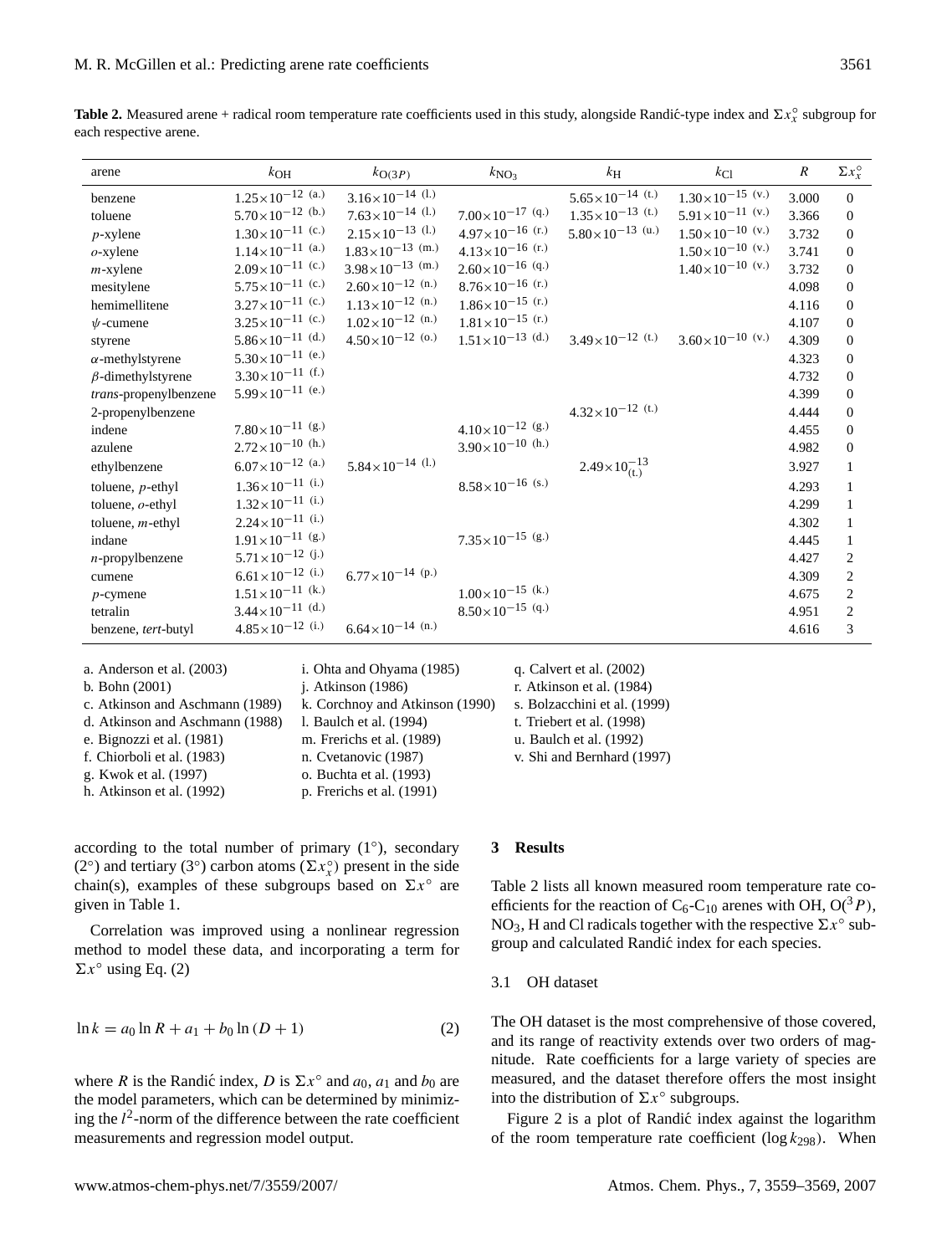

**Fig. 2.** A piot of Randic moex against measured are  $\theta$  + Ori $\log k_{298}$ . Data is seen to subdivide into approximately evenly **Fig. 2.** A plot of Randić index against measured arene + OH spaced, parallel subgroups, dependent on  $\Sigma x_x^{\circ}$ .



**Fig. 3.** log-log plot of arene + OH  $k_{298}$  modelled using Eq. (2) against measured  $k_{298}$ .

plotted with an unmodified Randic index, data are observed ´ to subdivide into parallel and equally offset lines, similar to correlations observed in alkene data (McGillen et al., 2006b). Scatter within respective  $\Sigma x_{0-2}^{\circ}$  is minimal and the gradients of trendlines are in good agreement.

Figure 3 is a plot of  $\log k_{298}$  against  $\log k_{298}$  modelled using Eq. (2) where  $a_0$ ,  $b_0$  and  $b_1$  are 10.21,  $-38.51$  and  $-1.11$ respectively. An excellent correlation coefficient of 0.96 is observed. Species possessing m-substituents appear to contribute most towards the scatter, shown by the enhanced rate coefficients of *m*-xylene, mesitylene and *m*-ethyltoluene, which results from contributions to the rate coefficients from



against measured  $k_{298}$ . **Fig. 4.** log-log plot of arene +  $O(^3P)$  k<sub>298</sub> modelled using Eq. (2)

as a contributor to the steric inhurance or the morecule with<br>respect to its otherwise reactive substituent unsaturated bond. non-planar geometry of this compound's two methyl groups cient of this compound was noted by the original experimenis not included in these correlations because of its highly the stability of the resonance structures of  $m$ -substituted radi*k***298 (measured)**  as a contributor to the steric hindrance of the molecule with  $c$ **al transition states. The alkenylbenzene,**  $\beta$ **-dimethylstyrene** anomalous rate coefficient. The unusually slow rate coeffital investigators (Chiorboli et al., 1983), who attributed the

# 3.2  $O(^3P)$  dataset

with  $R^2$ =0.92, furthermore the dataset possesses a similar range of reactivity to the OH dataset, although does not cover as wide a range in terms of structural diversity.<br>Figure 4 is a plat of land consinct land. The second best correlation is observed for the  $O(^3P)$  dataset

Figure 4 is a plot of  $\log k_{298}$  against  $\log k_{298}$  modelled using Eq. (2) where  $a_0$ ,  $b_0$  and  $b_1$  are 13.15,  $-46.04$  and  $-1.62$ respectively. Again, a good correlation is observed and it is expected that with supplementary data for  $\Sigma x_{>0}^{\circ}$ , a better correlation could be achieved by improving constraints on model parameters and spacing between  $\Sigma x_{0-3}^{\circ}$ .

#### 3.3  $NO<sub>3</sub>$  dataset

The  $NO<sub>3</sub>$  dataset covers the largest range of reactivity, extending over seven orders of magnitude and is the second most extensive dataset in this study.

Figure 5 is a plot of Randić index against  $\log k_{298}$  with respect to  $NO<sub>3</sub>$ . Unlike the other datasets, an inflection is observed in the data between alkylbenzenes and alkenylbenzenes. Treated as a single trendline, this phenomenon clearly contributes to scatter within the correlation of  $\Sigma x_0^{\circ}$ . Although data appear to segregate into  $\Sigma x$ ° subgroups as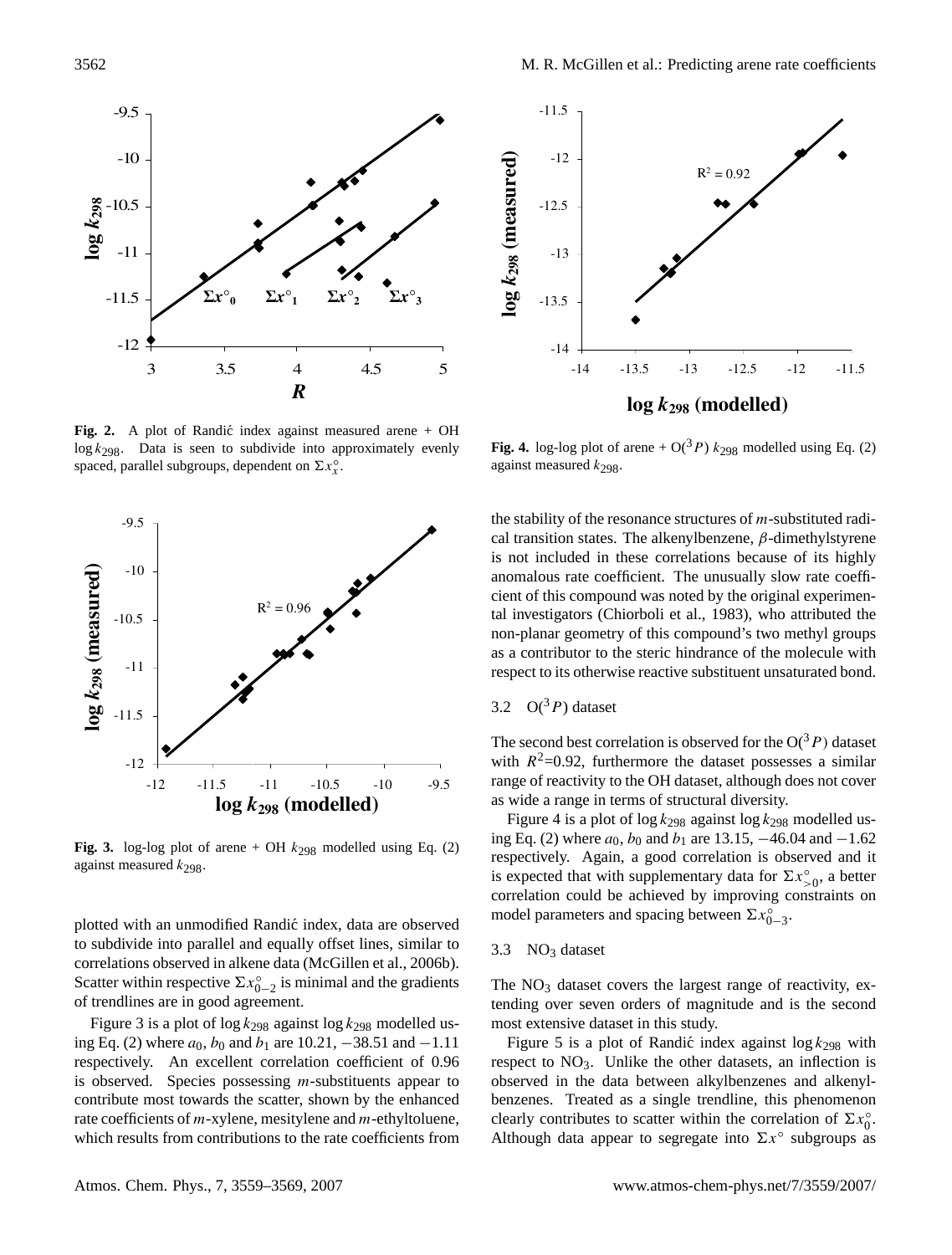

Fig. 5. log-log plot of Randić index against arene +  $NO<sub>3</sub>$   $k<sub>298</sub>$ against measured  $k_{298}$ . Stippled lines represent forecasts of the  $\Sigma x_0^{\circ}$  alkyl- and alkenylbenzene trendlines. The difference in gradient observed between these trendlines, denoted by  $\theta$ , is attributed to a difference in mechanism between the alkylbenzenes (where abstraction from alkyl substituents dominates) and alkenylbenzenes (where addition to alkenyl substituents dominates).

observed in the OH and  $O(^3P)$  data, subgroups do not appear to exhibit the uniformity present in the OH data (this data is not presented in Fig. 5 for reasons of clarity) and further rate coefficient measurements from these subgroups would be expected to provide further insight into whether or not  $\Sigma x$ ° subgroups are distributed in a manner analogous to those of OH.

#### 3.4 H dataset

The H dataset is limited to six measurements. Despite this small sample size, correlation is excellent and appears to exhibit similar trends to those of OH and O( ${}^{3}P$ ). The  $\Sigma x_{0}^{\circ}$ possesses a strong correlation coefficient of 0.99, and the only known measurement of a  $\Sigma x_1^{\circ}$  compound, ethylbenzene plots above the  $\Sigma x_0^{\circ}$  trendline as expected. As with other species, kinetic measurements of  $\Sigma_{\infty}$ <sup>o</sup> would be expected to strengthen the relationships observed so far.

#### 3.5 Cl dataset

Likewise limited to six measurements, the Cl correlation is strong, but may exhibit some curvature. It is anticipated that with further experimental measurements the  $\Sigma x_0^{\circ}$  correlation could be strengthened, and it is expected that similar trends will emerge for  $\Sigma x_{>0}^{\circ}$ . However, given the rapidity of Clarene reactions, rate coefficients for many species will approach the collision limit and estimation methods will be unable to differentiate reactivity as it becomes pressure limited.

#### **4 Discussion**

The hydroxyl radical dataset is most comprehensive both in terms of number of rate coefficients and range of arene substitutions studied. As such, it is the most insightful with respect to the distribution of  $\Sigma x$ ° subgroups and is used as a template for other radicals whose behaviour is assumed to be analogous (e.g.  $O({}^3P)$ , H and Cl).

The hydroxyl dataset is likewise most useful for testing the effectiveness of the topological approach, since the established arene rate coefficient estimation method of Zetzsch (1982) and optimized further by Atkinson (1991), based on electrophilic substituent constants of Brown and Okamoto (1958) appears to have been developed solely for OH-arene reactions. A direct comparison between the topological approach and Zetzsch's method is impossible, since the two techniques predict for a different range of aromatic compounds: the topological approach can describe alkenyl substitution whereas Zetzsch's method cannot, and Zetzsch's method considers oxygenated and nitrated substitution whereas the topological approach, at the time of writing has not been developed to do so. However, where overlap exists between the two methods (i.e. the alkylbenzenes), a comparison can be made, as is shown in Table 3. It is considered most intuitive to assess the predictive capabilities of the two methods by expressing a ratio relationship, r, between the estimated rate coefficient and the measured rate coefficient using Eq. (3).

$$
r = \frac{k_{\text{estimated}}}{k_{\text{measured}}} \tag{3}
$$

To ensure a direct comparison, where the measured rate coefficient exceeds the estimated rate coefficient,  $r$  is inverted. As is evident from histograms of these data shown in Figs. 6a–b, the predictive capability of the topological approach is significantly better than Zetzsch's method, which exhibits a larger range of error and a more diffuse distribution across this range.

The range of arenes incorporated into the hydroxyl radical correlation surpasses Zetzsch's method in the sense that it includes alkenyl substituted species. This is a surprising result since the literature suggests that alkenyl substituted arenes react almost exclusively through radical addition to the substituted unsaturated bond (Calvert et al., 2002; personal communication, R. Atkinson,  $2006<sup>1</sup>$  $2006<sup>1</sup>$  $2006<sup>1</sup>$ ). A corollary of this hypothesis is that reactions involving alkenyl substituted arenes ought to react via a distinctly different mechanism to the remaining arenes, where radical addition to the aromatic ring, hydrogen abstraction from the substituent group(s) and hydrogen abstraction from the aromatic ring are possible mechanisms. The correlations observed in Figs. 2 and 3 appear to contradict this hypothesis, since alkenyl substituted arenes

<span id="page-4-0"></span><sup>&</sup>lt;sup>1</sup>Atkinson, R.: University of California, Riverside, California, CA, personal communication, 2006.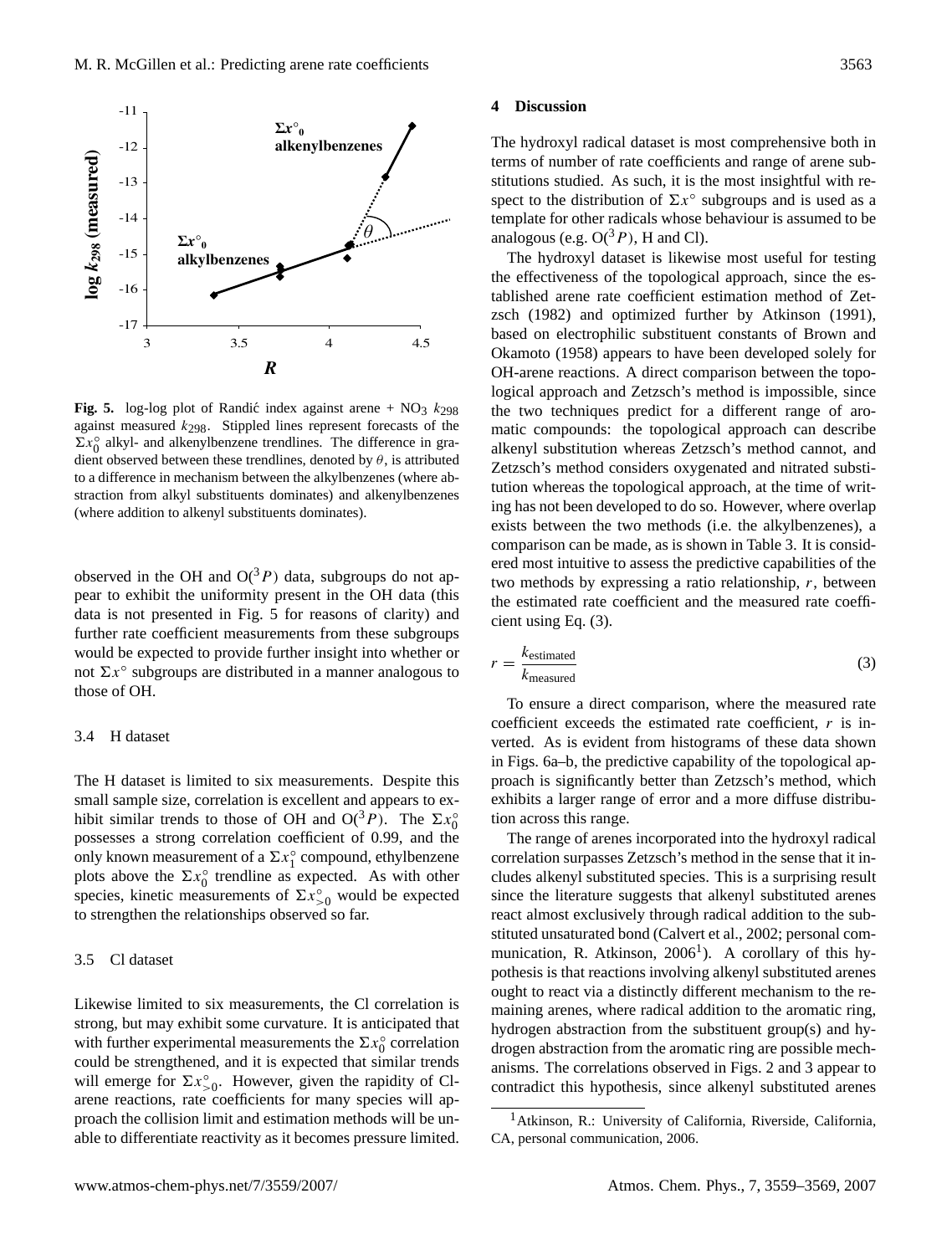| arene                       | $k$ OHmeas.            | $k$ OHmod.             | r    | $k$ OHZetzsch               | r    |
|-----------------------------|------------------------|------------------------|------|-----------------------------|------|
| benzene                     | $1.19 \times 10^{-12}$ | $1.71 \times 10^{-12}$ | 1.44 | $2.30 \times 10^{-12}$      | 1.93 |
| toluene                     | $5.70 \times 10^{-12}$ | $4.61 \times 10^{-12}$ | 1.24 | $5.90 \times 10^{-12}$      | 1.04 |
| $p$ -xylene                 | $1.30 \times 10^{-11}$ | $1.24 \times 10^{-11}$ | 1.05 | $7.10\times10^{-12}$        | 1.83 |
| $o$ -xylene                 | $1.14 \times 10^{-11}$ | $1.27 \times 10^{-11}$ | 1.12 | $7.10\times10^{-12}$        | 1.61 |
| $m$ -xylene                 | $2.09 \times 10^{-11}$ | $1.24 \times 10^{-11}$ | 1.68 | $1.50\times10^{-11}$        | 1.39 |
| mesitylene                  | $5.75 \times 10^{-11}$ | $3.34 \times 10^{-11}$ | 1.72 | $3.82 \times 10^{-11}$      | 1.51 |
| hemimellitene               | $3.27 \times 10^{-11}$ | $3.51 \times 10^{-11}$ | 1.07 | $1.83 \times 10^{-11}$      | 1.79 |
| $\psi$ -cumene              | $3.25 \times 10^{-11}$ | $3.42\times10^{-11}$   | 1.05 | $1.83 \times 10^{-11}$      | 1.78 |
| ethylbenzene                | $6.07 \times 10^{-12}$ | $5.26 \times 10^{-12}$ | 1.15 | $5.60\times10^{-12}$        | 1.08 |
| toluene $p$ -ethyl          | $1.36 \times 10^{-11}$ | $1.54 \times 10^{-11}$ | 1.13 | $7.10\times10^{-12}$        | 1.92 |
| toluene $o$ -ethyl          | $1.32 \times 10^{-11}$ | $1.58\times10^{-11}$   | 1.20 | $7.10\times10^{-12}$        | 1.86 |
| toluene $m$ -ethyl          | $2.24 \times 10^{-11}$ | $1.54 \times 10^{-11}$ | 1.46 | $1.43 \times 10^{-11}$      | 1.57 |
| $n$ -propylbenzene          | $5.71 \times 10^{-12}$ | $7.24 \times 10^{-12}$ | 1.27 | $7.50\times10^{-12}$ (a.)   | 1.31 |
| cumene                      | $6.61 \times 10^{-12}$ | $5.09 \times 10^{-12}$ | 1.30 | $4.63 \times 10^{-12}$      | 1.25 |
| $p$ -cymene                 | $1.51 \times 10^{-11}$ | $1.53 \times 10^{-11}$ | 1.01 | $1.21 \times 10^{-11}$      | 1.25 |
| tetralin                    | $3.44 \times 10^{-11}$ | $3.50\times10^{-11}$   | 1.01 | $1.14 \times 10^{-11}$ (b.) | 3.02 |
| benzene, <i>tert</i> -butyl | $4.85 \times 10^{-12}$ | $6.78 \times 10^{-12}$ | 1.40 | $4.30 \times 10^{-12}$      | 1.13 |
|                             |                        |                        |      |                             |      |

Table 3. Comparison between the predictive capabilities of the topological approach and the Zetzsch method using the ratio relationship, r between rate coefficients of the respective estimation method and measured rate coefficients.

a. Mode of calculation unclear from published methodology. Value taken from literature (Atkinson, 1987).

b. Mode of calculation unclear from published methodology. Value taken from literature (Kwok and Atkinson, 1995).



Fig. 6. (a) Histogram of the ratio relationship, r between rate coefficients estimated using the topological approach and measured rate coefficients. **(b)** Histogram of the ratio relationship, r between rate coefficients estimated using the Zetzsch method and measured rate coefficients.

fit seamlessly into the  $\Sigma x_0$ <sup>°</sup> trendline, a phenomenon that is observed in all datasets studied except for that of the nitrate radical. Short of comprehensive product analyses, this study can only offer a preliminary interpretation of this result, viz. that there are common mechanisms between alkenyl substituted arenes and other arenes. This hypothesis is supported by electron density calculations, which were executed using the MOPAC 5.0 (Stewart, 1983) package, implementing PM3 parameterizations. Such calculations indicate that aromatic rings possess comparable electron density to their alkenyl substituents, and ought therefore to possess similar reactivity.

From the strong correlations observed in the  $O(^3P)$ , H and Cl datasets, it appears that these radicals behave in an

analogous way to the OH radical, as observed previously by Wayne et al. (1990). This is especially apparent in the  $O(^3P)$ correlation, where a similar range of reactivity is observed, and members of  $\Sigma x_{0-3}^{\circ}$  plot in their respective fields on a scatter graph of  $\log k_{298}$  vs. Randić index. However, each  $\Sigma x_{>0}^{\circ}$  contains only one data point per subgroup, assuming there is scatter among these subgroups, the position of the respective trendlines of  $\Sigma x_{1-3}^{\circ}$  is therefore rather conjectural at the time of writing, but could be constrained more accurately with further kinetic measurements of  $\Sigma x_{>0}^{\circ}$  species. With this in mind, the method used for modelling the hydroxyl radical rate coefficients cannot be adapted easily to the other classes of compound with the present dataset because of uncertainties associated with deriving the model parameters in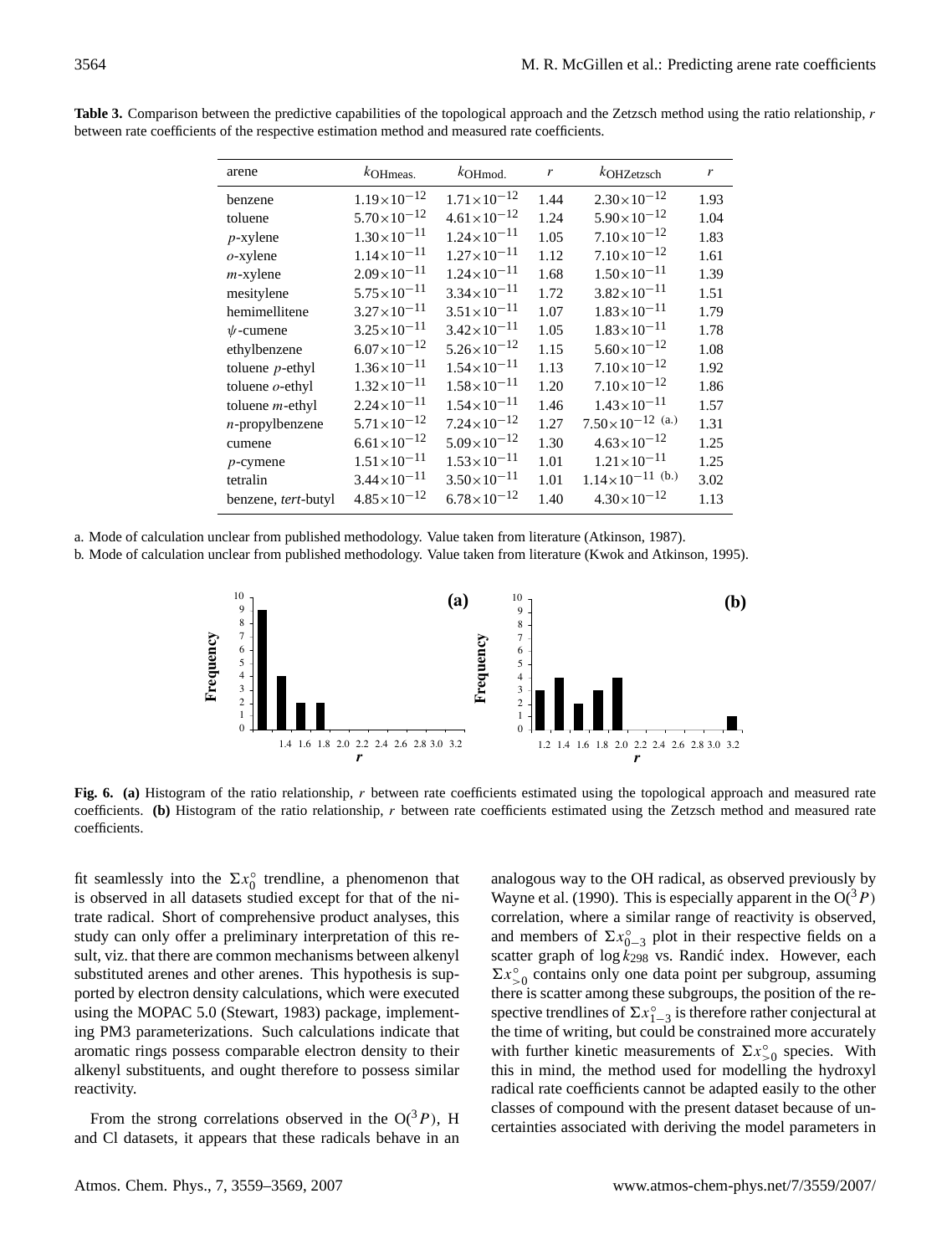Eq. (2). However, the position of the  $\Sigma x_0^{\circ}$  trendline is unlikely to change significantly, and it is recommended that, as a provisional method for  $\Sigma x_0$ <sup>°</sup> species, a simple linear regression fit between experimental rate coefficient data and the Randić index will produce estimated rate coefficients of satisfactory accuracy, given by the equation of the straight line,  $y=mx+c$  of the linear regression. Where y is log  $k_{298}$ , x is the Randic index of the compound in question, the gradient ´ m is 1.648, 1.359 and 1.052 for  $O(^3P)$ , H and Cl respectively and the y-intercept c is  $-18.628$ ,  $-17.359$  and  $-13.836$  for  $O({}^3P)$ , H and Cl respectively. For smaller datasets, H and Cl, this method should be used with caution, since the small sample size precludes a confident analogy with the hydroxyl radical.

The nitrate radical dataset exhibits different and more complex behaviour than the OH,  $O(^3P)$ , H and Cl radical datasets. This is to be expected, since the branching ratio between the reaction pathways of the nitrate radical with arenes are known to differ considerably from those of the hydroxyl radical and likely other radicals of similar behaviour – the major difference being the negligibility of the reaction of the  $NO<sub>3</sub>$  radical with arene ring systems (Wayne et al., 1990). Evidence for this lack of interaction with the ring system is presented by the reversal of the trend of reactivity in  $o$ -,  $m$ - and  $p$ -substituted alkylbenzenes observed in OHarene reactions (Wayne et al., 1990), whereby m-substituted species are slowest, despite increased activation of reactive sites in the ring system. In contrast, it appears that interactions with the aromatic ring system are of primary importance in the reaction of arenes with the hydroxyl radical, since  $m$ -substitution enhances rates of reaction significantly. Since  $NO<sub>3</sub>$  attack must therefore occur predominantly on arene substituent sites, the comparison between alkyl and alkenyl substituted arenes becomes analogous to a comparison between  $NO_3$ -alkane and  $NO_3$ -alkene reactions, which are kinetically and mechanistically dissimilar. It is therefore reassuring to note that the  $\Sigma x_0^{\circ}$  trendline of the NO<sub>3</sub> dataset (see Fig. 5) shows significant scatter, which results from the deviation of alkenyl substituted arenes, styrene and indene. It is also notable that the difference in gradient in the correlation of  $log k_{298}$  and Randić index between alkylbenzene and alkenylbenzene trendlines, denoted by  $\theta$  in Fig. 5, is almost identical to that of alkanes and alkenes (not presented here) calculated using the same method  $(0.42 \text{ and } 0.43 \text{ re-}$ spectively).

The emergence of several trends in the  $NO<sub>3</sub>$  dataset precludes accurate estimation of  $NO<sub>3</sub>$ -arene rate coefficients at this time, and it is expected that further experimental data especially from alkenyl substituted arenes and  $\Sigma x_{>0}^{\circ}$  will provide greater insight into the interaction of nitrate radicals with arenes.

Despite the complex behaviour observed in the  $NO<sub>3</sub>$ dataset, in general, correlations with radical-arene rate coefficients are excellent. Since the Randić-type index used only encodes the valency of carbon atoms with respect to other

given the high level of correlation, appear to be of minor importance in comparison. Despite the simplicity of the method used, this topological approach generates very strong relationships with the overall rate coefficients of arenes. Although an exact physical interpretation of what the Randic index measures remains subject ´ to discussion (Estrada, 2002), the factors governing arene reactivity are simple enough that this index can describe them in adequate detail. The Randić index calculation requires few input parameters, and the result is a description of the con-

nectivity of carbon atoms within the molecule. Other factors that might be expected to be of importance such as the geometry and 3-dimensional spatial configuration of a molecule appear to be minor in comparison and by considering the details that the Randić index omits, some qualitative insight may be gained regarding the relative importance of factors contributing towards arene reactivity.

#### **5 Atmospheric implications**

The impact of using rate coefficients estimated through our method versus the recommended values of Calvert et al. (2002) upon the output of an atmospheric model was assessed. The model has been described in detail before (Utembe et al., 2005) and uses the CRI mechanism described in detail by Jenkin et al. (2002). Initial comparisons were made using the full MCM mechanism and the CRI mechanism, where it emerged that the two mechanisms yielded the same results. The reduced mechanism was therefore adopted for the complete set of integrations, since it is more efficient to run. Briefly, the model was integrated for four days using a Gear type solver. Emissions of  $NO<sub>x</sub>$ , CO, SO<sub>2</sub>, CH<sub>4</sub> and some 124 VOCs (detailed in previous papers) were incorporated into the model using the National Atmospheric Emissions Inventory (NAEI) [\(http://www.naei.co.uk\)](http://www.naei.co.uk). The box model was assumed to be static in space but was subjected to diurnally varying emissions, deposition (where this had a diurnally varying component), temperature and sunlight. A range of  $NO<sub>x</sub>$  conditions appropriate to the urban environment were required for this study, the  $NO<sub>x</sub>$  emissions were scaled by factors of 0.1, 0.5, 1.0, 2.0, and 3.0 and covered  $NO<sub>x</sub>$  concentrations from around 500 ppt through to 20 ppb. Rate coefficients of arenes with respect to OH were obtained from measurement data as recommended by Calvert et al. (2002). The rate of change of each arene is dependent on its initial concentration, the level of emission, and the concentrations of atmospheric oxidants (mainly  $NO<sub>3</sub>$  and  $OH$ ). The emissions of  $NO<sub>x</sub>$ , CO, SO<sub>2</sub>, and VOCs into the model are based on the UK totals for 2001 reported by the National Atmospheric Emissions Inventory. A range of  $NO<sub>x</sub>$  conditions appropriate to the urban environment were required for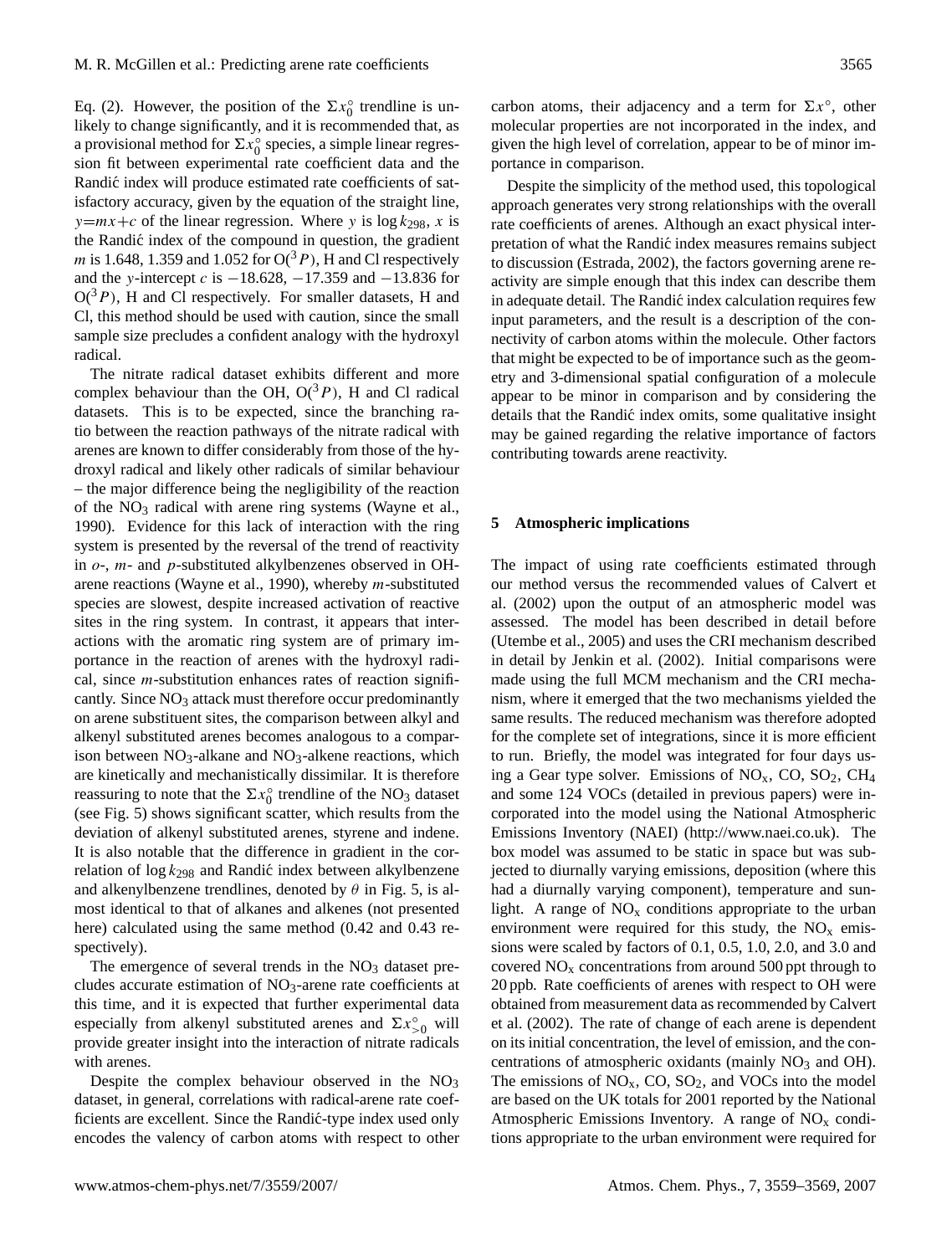

**Fig. 7.** Ozone mixing ratio modelled with different arene + OH rate coefficients. Rate coefficients taken from Calvert et al., 2002 and rate coefficients predicted by this work.

this study, the  $NO<sub>x</sub>$  emissions were scaled by factors of 0.1, 0.5, 1.0, 2.0, and 3.0.

The reduced mechanism was restricted to  $C_{\leq 8}$  arenes, therefore the list of arenes for which rate coefficients were altered are: benzene, toluene, p-xylene, o-xylene, m-xylene, mesitylene, hemimellitene,  $\psi$ -cumene, styrene, ethylbenzene, p-ethyltoluene, o-ethyltoluene, m-ethyltoluene, cumene, and n-propylbenzene. Figure 7 shows that over the whole range of  $NO<sub>x</sub>$  conditions, our rate coefficients estimates have a minor effect upon the modelled mixing ratios of ozone in comparison to using measurement data. Altering the rate coefficients between those predicted in this work and those recommended by Calvert et al. (2002) have a small impact on the relative rate of ozone production arising from the oxidation of these arenes (around 15–20%) and have a negligible impact on the absolute rate of production  $\left( < 5\% \right)$ . The reason for the small impact on the absolute rate of production is that for those key arenes that contribute most to ozone formation (either because they are the highest emission or the fastest rate coefficient or both), the agreement between predicted and measured is very good (typically within 20%). Furthermore, only minor effects were observed upon the concentrations of other major species (such as  $NO<sub>x</sub>$  and  $HO<sub>x</sub>$ ), especially under conditions of low  $NO<sub>x</sub>$ . Differences in the concentrations of other important species e.g. formaldehyde (HCHO) and peroxyacetyl nitrate (PAN) mixing ratios only began to emerge at  $NO<sub>x</sub>$  emission factors greater than 1.0.

Further modelling studies were conducted to compare the estimates using the topological approach with those predicted using the Zetzsch method. As Zetzsch's method does not include alkenyl substituted arenes, the rate coefficient of styrene was not altered. The results suggest that rate coefficients predicted by the topological approach compare to measured values as well as, if not better than the values predicted



**Fig. 8a.** PAN mixing ratio modelled with different arene  $+$  OH rate coefficients. Rate coefficients taken from Calvert et al. (2002) rate coefficients predicted by this work and rate coefficients predicted by Zetzsch (1982).



**Fig. 8b.** HCHO mixing ratio modelled with different arene + OH rate coefficients. Rate coefficients taken from Calvert et al. (2002) rate coefficients predicted by this work and rate coefficients predicted by Zetzsch (1982).

by Zetzsch. The differences between the Zetzsch method versus the topological approach become most apparent for [PAN] and [HCHO] under high  $NO<sub>x</sub>$  conditions (see Fig. 8).

As a result of these modelling studies, it is clear that rate coefficients perform well in a simplified version of the MCM, and it is suggested that the topological approach is most suitable for inclusion in the full MCM mechanism, where advantage could be made of the range of arene rate coefficients that can be predicted. It is further suggested that there are many species of arene for which kinetics with respect to atmospheric oxidants are not available that are present in vehicle exhaust emissions (e.g. AQIRP, 1995) and which therefore are of potential importance in urban environments, and it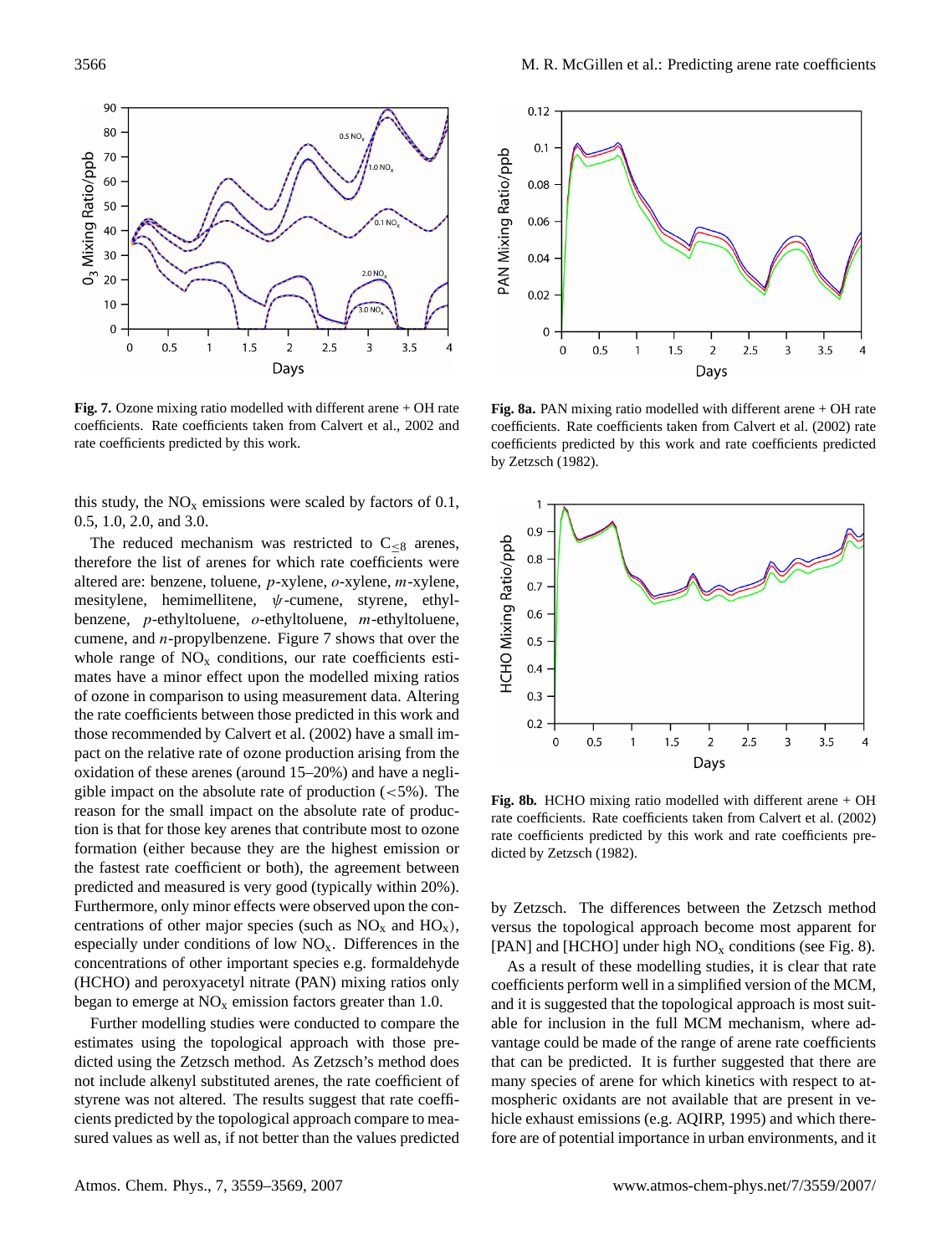is probable that failure to account for these minor species will result in a greater error associated with model output than the error associated with the use of modelled versus measured rate coefficient data.

### **6 Conclusions**

Strong relationships are observed in correlations between the Randić-type index of this study and  $\log k_{298}$  for the reaction of arenes with OH,  $O(^3P)$ , H and Cl radicals. Correlation is particularly strong with the OH radical, whose dataset is superior in both number and range of compounds for which measurements are available. In the correlations of the remaining radical species considered (excluding  $NO<sub>3</sub>$ ), behaviour is assumed to be analogous with the OH radical, and rate coefficients should therefore be predicted using the same method. Although, for these species, further rate coefficient measurements (preferably possessing as large a range in reactivity as possible) from  $\Sigma x_{>0}^{\circ}$  are necessary in order to constrain the model parameters of Equation (II) accurately, facilitating accurate rate coefficient prediction for arenes belonging to  $\Sigma x_{>0}^{\circ}$ .

The present correlations with the  $NO<sub>3</sub>$  radical appear to be complicated by mechanistic dissimilarity between alkyl and alkenyl substituted arenes, resulting in several relationships which are not sufficiently strong to enable accurate prediction of rate coefficients. Further measurements of both alkyl and alkenyl substituted arenes are required before this method can be used to predict  $NO<sub>3</sub>$  rate coefficients accurately. However, the trends observed in the  $NO<sub>3</sub>$  data suggest that the Randic-type index used in this study is able to iden- ´ tify mechanistically distinct behaviour.

With the exception of the nitrate reaction, correlations of alkenyl-substituted arenes accord with a general trend incorporating all arene species. This suggests that the reactions of alkenyl-substituted arenes and alkyl substituted arenes possess very similar mechanisms, contrary to the prevailing opinion in the literature, which suggests that reaction occurs almost exclusively on the alkenyl substituent (Calvert et al., 2002), an argument which appears to be founded upon the magnitude of alkenyl substituted species relative to their alkyl homologues and the two existing product studies of the OH + styrene reaction (Bignozzi et al., 1981; Tuazon et al., 1993). Here, the failure of  $NO<sub>3</sub>$  to exhibit the same tendency as the other radicals provides a reference point by which mechanistically distinct behaviour can be recognized in these correlations, the relationships of the other radicals afford no such discrimination.

Modelling studies identified the topological approach as suitable for inclusion in complex atmospheric models such as the MCM, which at present uses measured rate coefficients for model input, and which may benefit from the range of species that can be predicted accurately through this approach.

In conclusion, this study finds the topological approach to be eminently suitable for the estimation of arene-radical gasphase rate coefficients, because it surpasses the methodology of Zetzsch (1982) and Atkinson (1991) both in terms of its diversity and its accuracy, since this method is able to predict every rate coefficient within a factor of two of the measured value (with the exception of the anomalously slow rate coefficient of  $\beta$ -dimethylstyrene). Furthermore, despite its simplicity, the topological approach represents an accurate description of arene reactivity, and as such an approximation of the important factors contributing towards this reactivity.

Edited by: A. Hofzumahaus

#### **References**

- Anderson, R. S., Czuba, E., Ernst, D., Huang, L., Thompson, A. E., and Rudolph, J.: Method for measuring carbon kinetic isotope effects of gas-phase reactions of light hydrocarbons with the hydroxyl radical, J. Phys. Chem. A, 107, 6191–6199, 2003.
- AQIRP: Effects of gasolineT50, T90 and sulfur on exhaust emissions of current and future technology vehicles, Auto/Oil Air Quality Improvement Research Program, Technical Bulletin No. 18, 1995.
- Atkinson, R.: Kinetics and mechanisms of the gas-phase reactions of the hydroxyl radical with organic compounds under atmospheric conditions, Chem. Rev., 86, 69–201, 1986.
- Atkinson, R.: A structure-activity relationship for the estimation of rate constants for the gas-phase reactions of OH radicals with organic compounds, Int. J. Chem. Kinet., 19, 799–828, 1987.
- Atkinson, R.: Atmospheric lifetimes of dibenzo-para-dioxins and dibenzofurans, Sci. Total Environ., 104, 17–33, 1991
- Atkinson, R. and Aschmann, S. M.: Kinetics of the reaction of acenaphthene and acenaphthylene and structurally-related aromatic compounds with OH and NO<sub>3</sub> radicals, N<sub>2</sub>O<sub>5</sub> and O<sub>3</sub> at 296 $\pm$ 2 K, Int. J. Chem. Kinet., 20, 513–539, 1988.
- Atkinson, R. and Aschmann, S. M.: Rate constants for the gasphase reactions of the OH radical with a series of aromatic hydrocarbons at 296±2 K, Int. J. Chem. Kinet., 21, 355–365, 1989.
- Atkinson, R., Arey, J., and Aschmann, S. M.: Gas-phase reactions of azulene with OH and NO<sub>3</sub> radicals and O<sub>3</sub> at 298 $\pm$ 2 K, Int. J. Chem. Kinet., 24, 467–480, 1992.
- Atkinson, R., Carter, W. P. L., Plum, C. N., Winer, A. M., and Pitts Jr., J. N.: Kinetics of the gas-phase reactions of  $NO<sub>3</sub>$  radicals with a series of aromatics at  $296\pm2$  K, Int. J. Chem. Kinet., 16, 887–898, 1984.
- Baulch, D. L., Cobos, C. J., Cox, R. A., Esser, C., Frank, P., Just, T., Kerr, J. A., Pilling, M. J., Troe, J., Walker, R. W., and Warnatz, J.: Evaluated kinetic data for combustion modeling, J. Phys. Chem. Ref. Data, 21, 411–734, 1992.
- Baulch, D. L., Cobos, C. J., Cox, R. A., Frank, P., Hayman, G., Just, T., Kerr, J. A., Murrells, T., Pilling, M. J., Troe, J., Walker, R. W., and Warnatz, J.: Evaluated kinetic data for combustion modelling, Supplement I, J. Phys. Chem. Ref. Data, 23, 847– 1033, 1994.
- Bignozzi, C. A., Maldotti, A., Chiorboli, C., Bartocci, C., and Carassiti, V.: Kinetics and mechanism of reactions between aro-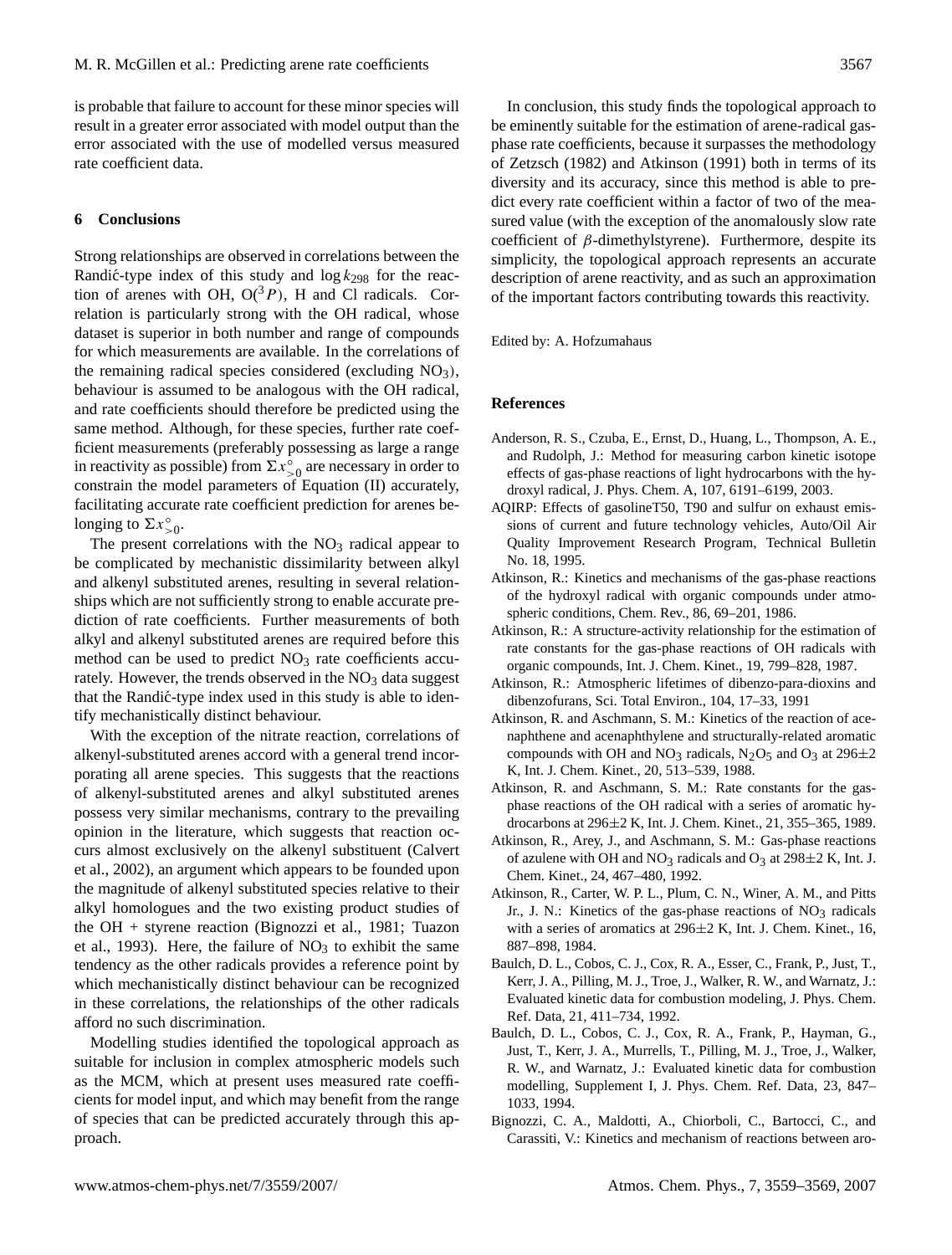matic olefins and hydroxyl radicals, Int. J. Chem. Kinet., 13, 1235–1242, 1981.

- Bohn, B.: Formation of peroxy radicals from OH-toluene adducts and  $O_2$ , J. Phys. Chem. A, 105, 6092–6101, 2001.
- Bolzacchini, E., Meinardi, S., Orlandi, M., Rindone, B., Hjorth, J., and Restelli, G.: Nighttime tropospheric chemistry: Kinetics and product studies in the reaction of 4-alkyl- and 4-alkoxytoluenes with  $NO<sub>3</sub>$  in the gas-phase, Environ. Sci. Technol., 33, 461–468, 1999.
- Brown, H. C. and Okamoto, Y.: Directive effects in aromatic substitution: electrophilic substituent constants, J. Am. Chem. Soc., 80, 4979–4987, 1958.
- Buchta, C., Frerichs, H., Stucken, D. V., Tappe, M., and Wagner, H. G.: Kinetic and primary product studies of  $O(3P)$  with styrene in the gas-phase, Ber. Bunsen. Phys. Chem., 97, 658–662, 1993.
- Calvert, J. G., Atkinson, R., Becker, K. H., Kamens, R. M., Seinfeld, R. H., Wallington, T. J., and Yarwood, G.: The Mechanisms of Atmospheric Oxidation of Aromatic Hydrocarbons, Oxford University Press, New York, 2002.
- Carletti, R. and Romano, D.: Assessing health risk from benzene pollution in an urban area, Environ. Monit. Assess., 80, 135–148, 2002.
- Celik, A., Cavas, T., and Ergene-Gozukara, S.: Cytogenetic biomonitoring in petrol station attendants: micronucleus test in exfoliated buccal cells, Mutagenesis, 18, 417–421, 2003.
- Chiorboli, C., Bignozzi, C. A., Maldotti, A., Giardini, P. F., Rossi, A., and Carassiti, V.: Rate constants for the gas-phase reactions of OH radicals with beta-dimethylstyrene and acetone – mechanism of beta-dimethylstyrene  $NO<sub>x</sub>$ -air photo-oxidation, Int. J. Chem. Kinet., 15, 579–586, 1983.
- Corchnoy, S. B. and Atkinson, R.: Kinetics of the gas-phase reactions of OH and  $NO<sub>3</sub>$  with 2-carene, 1,8-cineole, p-cymene, and terpinolene, Environ. Sci. Technol., 24, 1497–1502, 1990.
- Cvetanovic, R. J.: Evaluated chemical kinetic data for the reaction of atomic oxygen  $O({}^{3}P)$  with unsaturated hydrocarbons, J. Phys. Chem. Ref. Data, 16, 261–326, 1987.
- Derwent, R. G., Jenkin, M. E., and Saunders, S. M.: Photochemical ozone creation potentials for a large number of reactive hydrocarbons under European conditions, Atmos. Environ., 30, 181–199, 1996.
- Estrada, E.: The structural interpretation of the Randic index, Inter- ´ net J. Mol. Des., 1, 360–366, 2002.
- Frerichs, H., Schliephake, V., Tappe, M., and Wagner, H. G.: Reactions of  $o$ -xylene,  $m$ -xylene and  $p$ -xylene with atomic oxygen  $(O^3P)$  in the gas-phase, Z. Phys. Chem. Neue Fol., 165, 9–22, 1989.
- Frerichs, H., Stucken, D. V., Tappe, M., and Wagner, H. G.: Investigation of the reactions of benzonitrile, ethylbenzene and cumene with  $O(^3P)$  in the gas-phase, Z. Phys. Chem., 174, 1–9, 1991.
- Gralewicz, S. and Wiaderna, D.: Behavioral effects following subacute inhalation exposure to m-xylene or trimethylbenzene in the rat – A comparative study, Neurotoxicology, 22, 79–89, 2001.
- Jenkin, M. E., Saunders, S. M., and Pilling, M. J.: The tropospheric degradation of volatile organic compounds: A protocol for mechanism development, Atmos. Environ., 31, 81–104, 1997.
- Jenkin, M. E., Saunders, S. M., Derwent, R. G., and Pilling, M. J.: Development of a reduced speciated VOC degradation mechanism for use in ozone models, Atmos. Environ., 36, 4725–4734, 2002.
- Kwok, E. S. C. and Atkinson, R.: Estimation of hydroxyl radical reaction rate constants for gas-phase organic compounds using a structure-activity relationship: An update, Atmos. Environ., 29, 1685–1695, 1995.
- Kwok, E. S. C., Atkinson, R., and Arey, J.: Kinetics of the gas-phase reactions of indan, indene, fluorene, and 9,10 dihydroanthracene with OH radicals,  $NO<sub>3</sub>$  radicals, and  $O<sub>3</sub>$ , Int. J. Chem. Kinet., 29, 299–309, 1997.
- Leppard, W. R., Benson, J. D., Burns, V. R., Gorse, R. A., Hochhauser, A. M., Knapper, J. C., Koehl, L. A., Rapp, L. A., and Reuter, R. M.: How Heavy Hydrocarbons in the Fuel Affect Exhaust Mass Emissions: Correlation of Fuel, Engine-out, and Tailpipe Speciation, SAE paper 932725, The Auto/Oil Air Quality Improvement Research Program, Society of Automotive Engineers, USA, 1993.
- Leppard, W. R., Koehl, L. A., Benson, J. D., Burns, V. R., Hochhauser, A. M., Knapper, J. C., Painter, L. J., Rapp, L. A., Rippon, B. H., Reuter, R. M., and Rutherford, J. A.: Effects of Gasoline Properties (T<sub>50</sub>, T<sub>90</sub>, and sulfur) on Exhaust Hydrocarbon Emissions of Current and Future Vehicles: Speciation Analysis, SAE paper 952505, The Auto/Oil Air Quality Improvement Research Program, Society of Automotive Engineers, USA, 1995.
- McGillen, M. R., Percival, C. J., Raventos-Duran, T., Sanchez-Rayna, G., and Shallcross, D. E.: Can topological indices be used to predict gas-phase rate coefficients of importance to tropospheric chemistry? Free radical abstraction reactions of alkanes, Atmos. Environ., 40, 2488–2500, 2006a.
- McGillen, M. R., Crosier, J. C., Percival, C. J., Sanchez-Rayna, G., and Shallcross, D. E.: Can topological indices be used to predict gas-phase rate coefficients of importance to tropospheric chemistry? Reactions of alkenes with OH,  $NO<sub>3</sub>$  and  $O<sub>3</sub>$ , Chemosphere, 65, 2035–2044, 2006b.
- Mikkelsen, S.: Epidemiological update on solvent neurotoxicity, Environ. Res., 73, 101–112, 1997.
- Odum, J. R., Jungkamp, T. P. W., Griffin, R. J., Forstner, H. J. L., Flagan, R. C., and Seinfeld, J. H.: Aromatics, reformulated gasoline, and atmospheric organic aerosol formation, Environ. Sci. Technol., 31, 1890–1897, 1997.
- Ohta, T. and Ohyama, T.: A set of rate constants for the reactions of OH radicals with aromatic hydrocarbons, B. Chem. Soc. Jpn., 58, 3029–3030, 1985.
- Pellack-Walker, P. and Blumer, J. L.: DNA damage in L5178YS cells following exposure to benzene metabolites, Mol. Pharmicol., 30, 42–47, 1986.
- Randic, M.: Characterization of molecular branching, J. Am. Chem. ´ Soc., 97, 6609–6615, 1975.
- Shi, J. C. and Bernhard, M. J.: Kinetic studies of Cl-atom reactions with selected aromatic compounds using the photochemical reactor-FTIR spectroscopy technique, Int. J. Chem. Kinet., 29, 349–358, 1997.
- Triebert, J., Engelmann, L., Olzmann, M., and Scherzer, K.: On the kinetics of reactions of hydrogen atoms with aromatic hydrocarbons, Z. Phys. Chem., 205, 33–40, 1998.
- Tuazon, E. C., Arey, J., Atkinson, R., and Aschmann, S. M.: Gasphase reactions of 2-vinylpyridine and styrene with OH and NO3 radicals and O<sub>3</sub>, Environ. Sci. Technol., 27, 1832–1841, 1993.
- Utembe, S. R., Jenkin, M. E., Derwent, R. G., Lewis, A. C., Hopkins, J. R., and Hamilton, J. F.: Modelling the ambient dis-